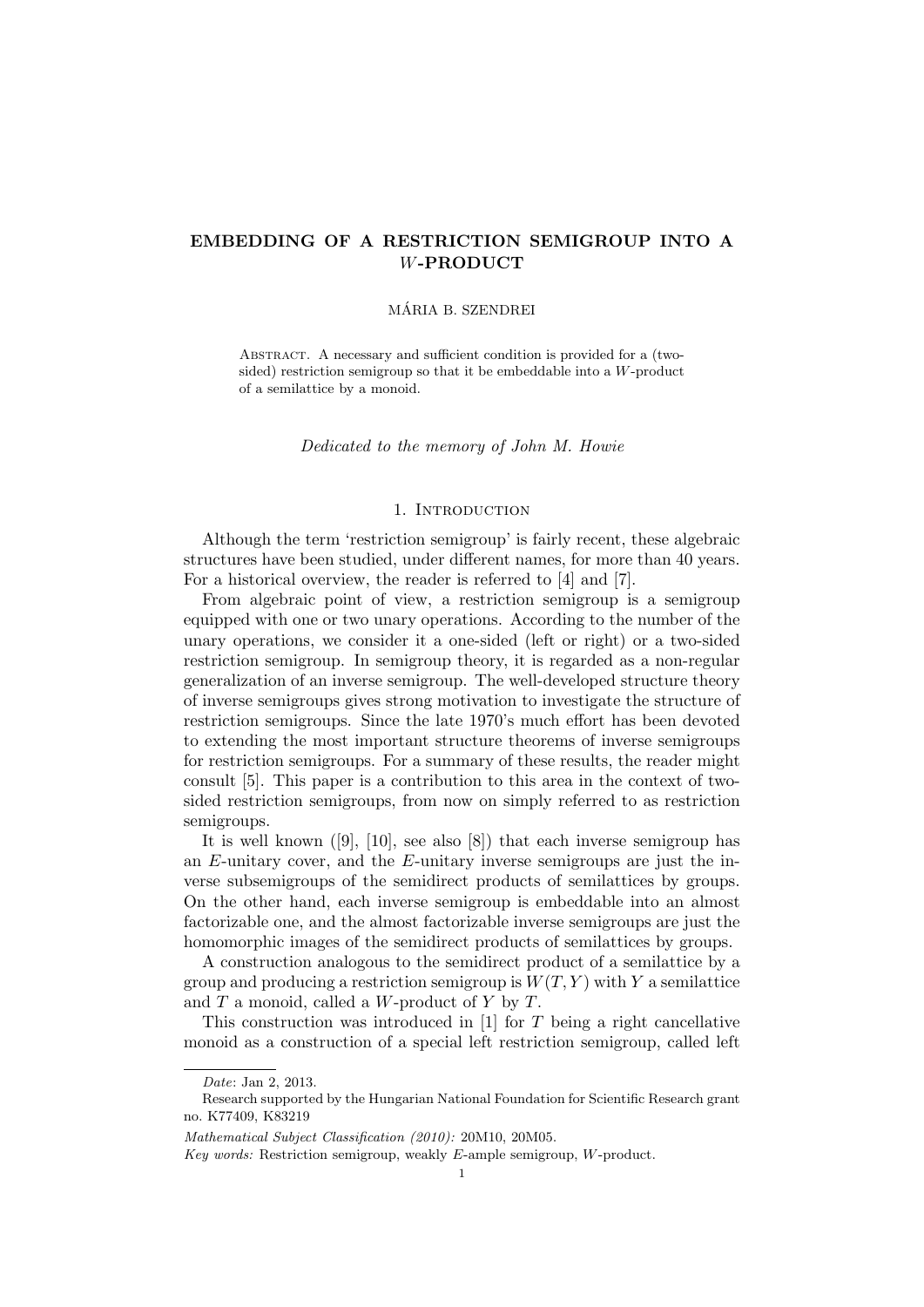ample semigroup. In [3], it was generalized for any monoid  $T$  (with no idempotent distinct from 1), and it was noticed that there is a natural unary operation  $*$  on  $W(T, Y)$ , so that it becomes a restriction semigroup (a socalled weakly ample semigroup). Moreover, the main result of [3] (see also [13]) said that the almost left factorizable restriction semigroups are just the homomorphic images of the  $W$ -products of semilattices by monoids, thus focusing the attention to this construction. Recently, the author has proved in [12] and [13] that each restriction semigroup has a proper cover embeddable into a W-product of a semilattice by a monoid, and each restriction semigroups is embeddable into an almost left factorizable one.

In this paper we give a necessary and sufficient condition for a restriction semigroup so that it be embeddable into a W-product of a semilattice by a monoid. At the end of the paper, we relate our result to that in [12] and to the conditions obtained in [6] for the analogous question in the one-sided case.

# 2. Preliminaries

By a *left restriction semigroup* we mean an algebra  $S = (S; \cdot, +)$  of type  $(2, 1)$  where  $(S; \cdot)$  is a semigroup and <sup>+</sup> is a unary operation such that the following identities hold:

$$
x^+x = x
$$
,  $x^+y^+ = y^+x^+$ ,  $(x^+y)^+ = x^+y^+$ ,  $xy^+ = (xy)^+x$ .

The following consequences of them are also frequently applied in the paper:

$$
x^{+}x^{+} = x^{+}, \quad (x^{+})^{+} = x^{+}, \quad x^{+}(xy)^{+} = (xy)^{+},
$$

$$
(x^{+}y^{+})^{+} = x^{+}y^{+}, \quad (xy)^{+} = (xy^{+})^{+}.
$$

A right restriction semigroup  $S = (S; \cdot,^*)$  is defined dually, and a restriction semigroup  $S = (S; \cdot, +, *)$  is an algebra of type  $(2,1,1)$  where  $S = (S; \cdot, +)$ is a left restriction semigroup,  $S = (S; \cdot,^*)$  is a right restriction semigroup, and the identities

(2.1) 
$$
(x^+)^* = x^+, \quad (x^*)^+ = x^*
$$

are valid. For restriction semigroups, the notions of a subalgebra, homomorphism, congruence and factor algebra are understood in type  $(2, 1, 1)$ . In order to avoid confusion, we call them  $(2, 1, 1)$ -subsemigroup,  $(2, 1, 1)$ morphism,  $(2, 1, 1)$ -congruence and  $(2, 1, 1)$ -factor semigroup, respectively.

If a restriction semigroup  $S$  has an identity element with respect to the multiplication, usually denoted by 1, then  $1^+ = 1^* = 1$  necessarily holds. Such a restriction semigroup is often called a restriction monoid.

The class of restriction semigroups is fairly wide. For example, each inverse semigroup  $S_{\text{inv}} = (S; \cdot, -1)$  determines a restriction semigroup  $S =$  $(S; \cdot, +, *)$  where the unary operations are defined by the rules

$$
a^+ = aa^{-1}
$$
 and  $a^* = a^{-1}a$  for every  $a \in S$ .

On the other hand, each monoid  $M$  becomes a restriction semigroup by defining  $a^+ = a^* = 1$  for any  $a \in M$ . Such a restriction monoid is often called reduced. Notice that the congruences and homomorphisms of inverse semigroups and the  $(2, 1, 1)$ -congruences and  $(2, 1, 1)$ -morphisms, respectively, of the restriction semigroups obtained from them coincide. Monoids and the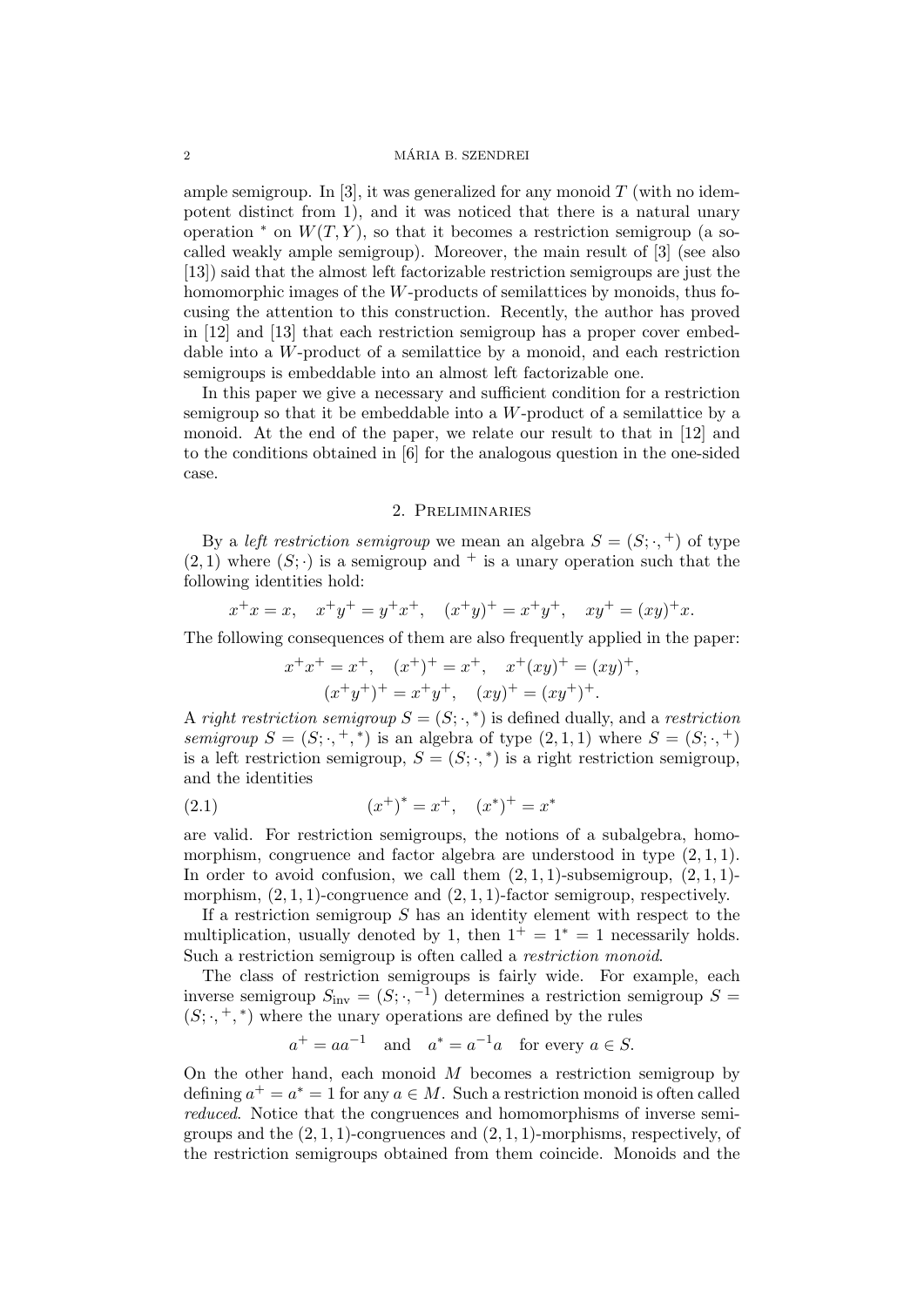reduced restriction monoids obtained from them relate to each other in the same way. This allows us to ease our terminology by saying just 'inverse semigroup' (in particular, 'semilattice') and 'monoid' instead of introducing a new name for a restriction semigroup obtained from an inverse semigroup (in particular, from a semilattice) and of saying 'reduced restriction monoid', respectively.

Let S be any restriction semigroup. By (2.1), we have  $\{x^+ : x \in S\}$  ${x^* : x \in S}$ . This set forms a  $(2, 1, 1)$ -subsemilattice in S with both unary operations being equal to the identity mapping. Therefore it is a restriction semigroup obtained from a semilattice considered as an inverse semigroup. So we call it, in the above sense, the *semilattice* of projections of S and denote it by  $P(S)$ .

Given a restriction semigroup S, we consider the following relation  $\sigma$  on S: for any  $a, b \in S$ , let

$$
a \sigma b
$$
 if and only if  $ea = eb$  for some  $e \in P(S)$ ,

or, equivalently, if and only if  $af = bf$  for some  $f \in P(S)$ .

This relation is the least congruence on  $S = (S; \cdot)$  where  $P(S)$  is in a congruence class, and is the least  $(2,1,1)$ -congruence  $\rho$  on  $S = (S; \cdot, +, *)$ such that the  $(2, 1, 1)$ -factor semigroup  $S/\rho$  is a monoid.

A restriction semigroup  $S$  is said to be *proper* if the following condition and its dual are fulfilled:

$$
a^+ = b^+
$$
 and  $a \sigma b$  imply  $a = b$  for every  $a, b \in S$ .

Note that each  $(2, 1, 1)$ -subsemigroup of a proper restriction semigroup is proper.

It is worth mentioning that if a restriction semigroup S is obtained form an inverse semigroup  $S_{\text{inv}}$  as above then  $\sigma$  is the least group congruence on  $S_{\text{inv}}$ , and S is proper if and only if  $S_{\text{inv}}$  is E-unitary. Therefore the relation  $\sigma$  generalizes the least group congruence on an inverse semigroup, and the notion of a proper restriction semigroup generalizes that of an E-unitary inverse semigroup. Moreover, the role played among inverse semigroups by groups is taken over among restriction semigroups by monoids.

Now we introduce a construction producing a restriction semigroup from a semilattice and a monoid which generalizes semidirect products of semilattices by groups.

Let  $T$  be a monoid and  $Y$  a semilattice. We say that  $T$  acts on  $Y$  on the right if a monoid homomorphism is given from  $T$  into the endomorphism monoid End Y of Y, or equivalently, if, for any  $a \in Y$  and  $t \in T$ , an element  $a^t \in Y$  is given such that

(2.2) 
$$
(ab)^{t} = a^{t}b^{t}, \quad (a^{t})^{u} = a^{tu}, \quad a^{1} = a
$$

hold for every  $a, b \in Y$  and  $t, u \in T$ . We say that  $(T, Y)$  is a W-pair if T acts on Y on the right by injective endomorphisms such that the range of each endomorphism corresponding to an element of T forms an order ideal in  $Y$ , or equivalently, if additionally to  $(2.2)$ , conditions

(2.3) 
$$
a^t = b^t \quad \text{implies} \quad a = b,
$$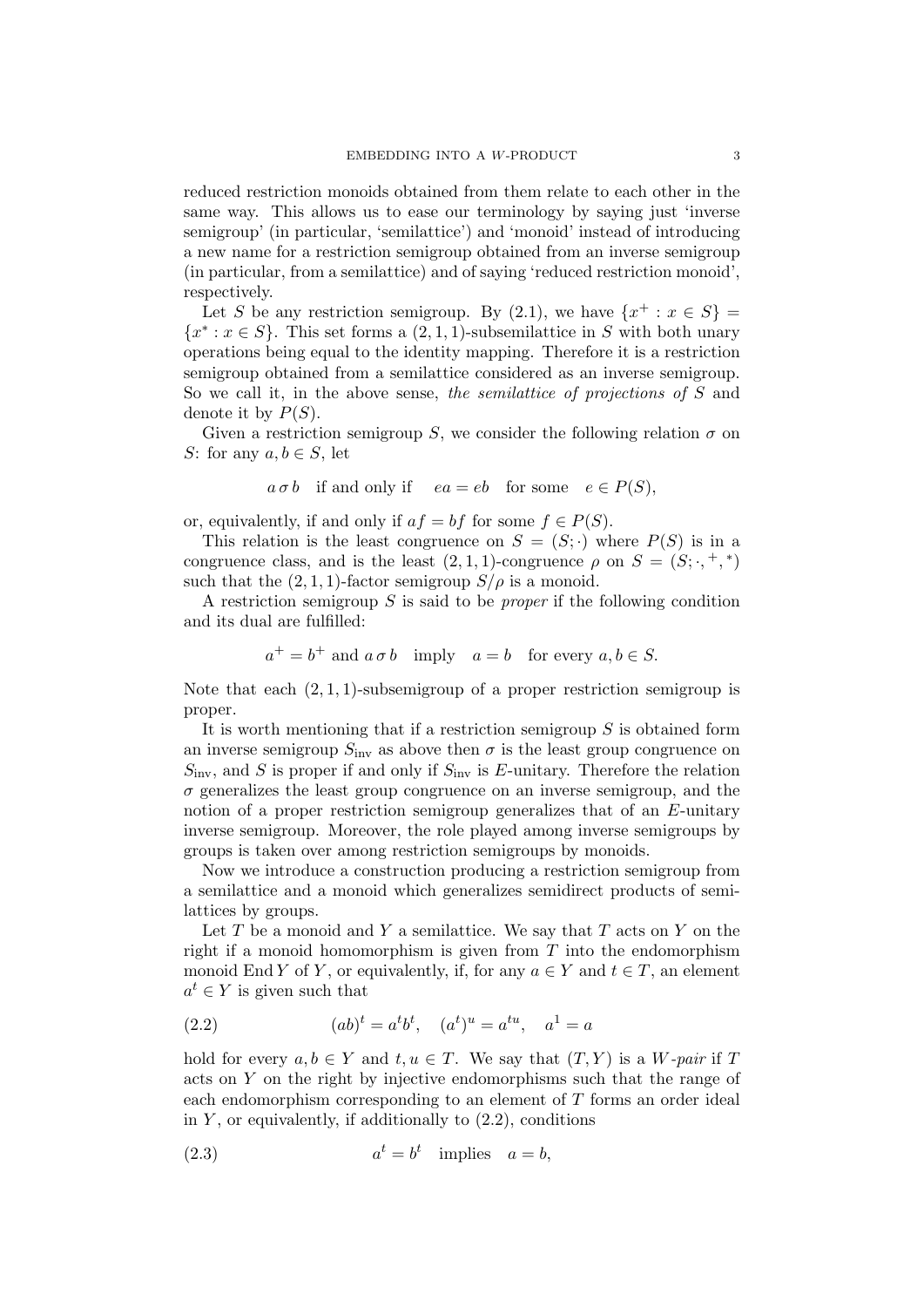and

(2.4) 
$$
a \leq b^t
$$
 implies  $a = c^t$  for some  $c \in Y$ 

are fulfilled for any  $a, b \in Y$  and  $t \in T$ .

Given a W-pair  $(T, Y)$ , consider the set

$$
W(T, Y) = \{ (t, a^t) \in T \times Y : a \in Y, t \in T \},
$$

and define a multiplication and two unary operations on it in the following manner: for any  $(t, a^t), (u, b^u) \in W(T, Y)$ , let

$$
(t, at)(u, bu) = (tu, atu \cdot bu),(t, at)+ = (1, a),(t, at)* = (1, at).
$$

It is straightforward to see that  $W(T, Y)$  is a subsemigroup in the reverse semidirect product  $T \times Y$ . Moreover, this construction has the following basic properties.

**Result 2.1.** For any W-pair  $(T, Y)$ , the following statements hold.

- (1)  $W(T, Y) = (W(T, Y); \cdot, +, *)$  is a restriction semigroup, and its semilattice of projections is  $P(W(T, Y)) = \{(1, a) : a \in Y\}$ , which is isomorphic to Y .
- (2) The first projection  $W(T, Y) \to T$  is a surjective  $(2, 1, 1)$ -morphism whose kernel is  $\sigma$ . Consequently,  $W(T, Y)/\sigma$  is isomorphic to T.
- (3)  $W(T, Y)$  is proper.

The restriction semigroup  $W(T, Y)$  is called a W-product of the semilattice  $Y$  by the monoid  $T$ .

# 3. EMBEDDABILITY INTO A  $W$ -PRODUCT

In this section we give a necessary and sufficient condition for a restriction semigroup to be embeddable into a W-product of a semilattice by a monoid.

First, for a restriction semigroup S satisfying certain conditions, we construct a W-product  $W(T, Y)$  and an injective  $(2, 1, 1)$ -morphism from S into  $W(T, \mathcal{Y}).$ 

Let S be a restriction semigroup and, for brevity, put  $P = P(S)$  and  $T = S/\sigma$ . Define a relation  $\preceq$  on the set  $X = P \times T$  as follows: for any  $(e, u), (f, v) \in X$ , let

 $(e, u) \preceq (f, v)$  if  $a^+ = e$ ,  $u = a\sigma \cdot v$  and  $a^* = f$  for some  $a \in S$ .

**Lemma 3.1.** The relation  $\preceq$  is a preoder.

*Proof.* It is clear that  $\prec$  is reflexive. To prove transitivity, assume that  $(e, u) \preceq (f, v)$  and  $(f, v) \preceq (g, w)$  in X. Then there exist  $a, b \in S$  such that  $a^+ = e$ ,  $u = a\sigma \cdot v$ ,  $a^* = f$  and  $b^+ = f$ ,  $v = b\sigma \cdot w$ ,  $b^* = g$ . Therefore we have  $(ab)^{+} = (ab^{+})^{+} = (aa^{*})^{+} = a^{+} = e$ ,  $(ab)\sigma \cdot w = a\sigma(b\sigma \cdot w) = a\sigma \cdot v = u$ and  $(ab)^* = (a^*b)^* = (b^+b)^* = b^* = g$ , whence  $(e, u) \preceq (g, w)$ .

In the sequel, we intend to introduce a factor set of  $X$  which is partially ordered in a natural way and is acted upon by  $T$  in an appropriate way. The construction is motivated by Munn's proof of McAlister's P-theorem ([11]),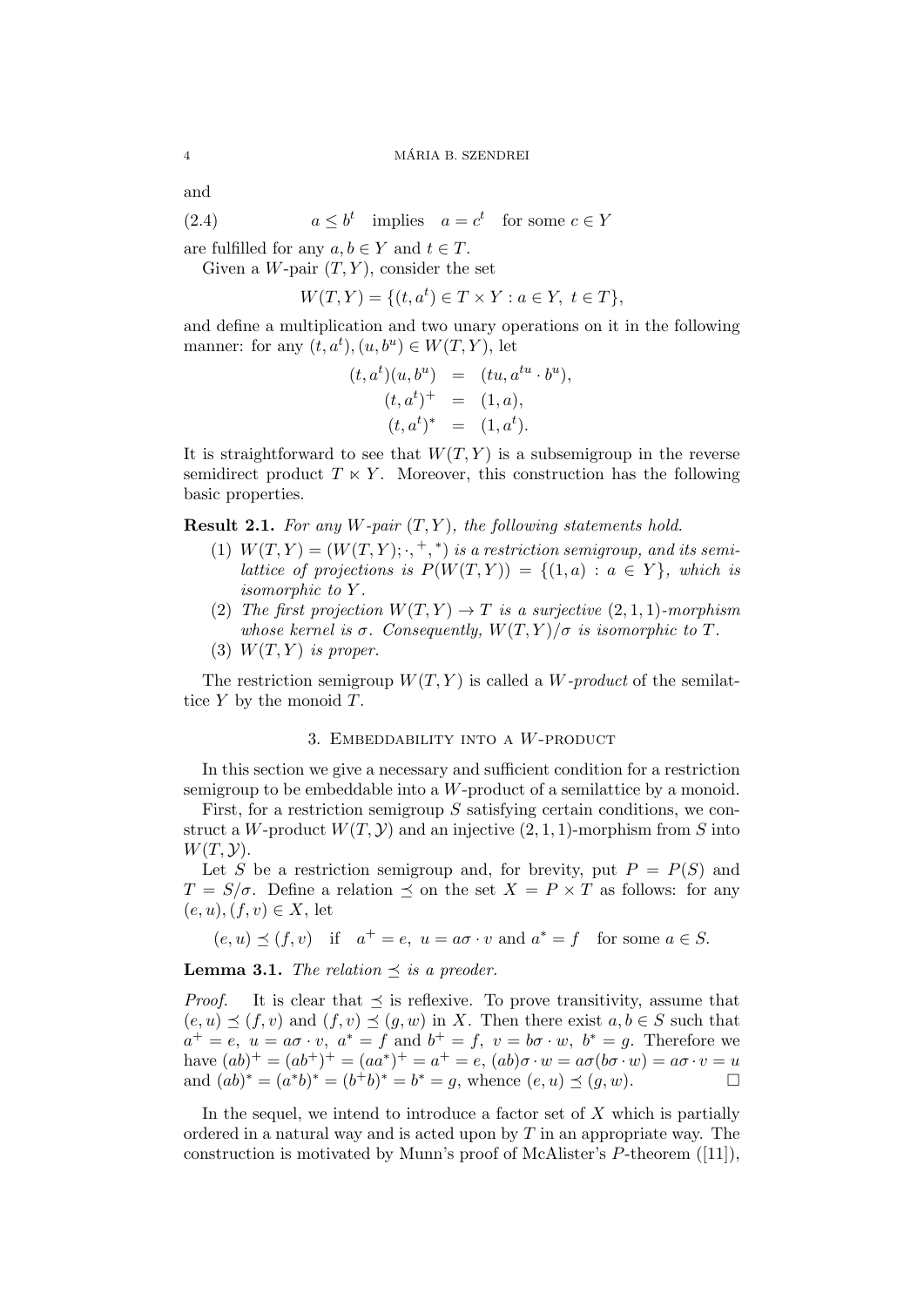but it is more complicated, due to the fact that the structure of restriction semigroups is much more complicated than that of inverse semigroups.

First we consider the least equivalence relation  $\rho$  on X containing  $\preceq$ , and having the property that, for every  $(e, u), (f, v) \in X$  and  $t \in T$ , we have  $(e, u) \rho(f, v)$  if and only if  $(e, ut) \rho(f, vt)$ . Recursively, we define a sequence of relations  $\eta_j$  ( $j \in \mathbb{N}_0$ ), and whenever  $\eta_j$  is defined, we denote its transitive closure by  $\vartheta_j$ . Let  $\eta_0 = \leq \cup \geq$  and, for every  $j \in \mathbb{N}_0$ , put

$$
\eta_{j+1} = \begin{cases} \{((e, u), (f, v)) \in X \times X : (\exists t \in T) \ (e, ut) \ \vartheta_j \ (f, vt) \} & \text{if } 2 \mid j, \\ \{((e, ut), (f, vt)) \in X \times X : t \in T \ \text{and} \ (e, u) \ \vartheta_j \ (f, v) \} & \text{if } 2 \nmid j. \end{cases}
$$

Finally, define  $\vartheta = \bigcup_{j=0}^{\infty} \vartheta_j$ .

**Lemma 3.2.** The relation  $\vartheta$  is the least equivalence relation  $\rho$  on X containing  $\preceq$ , and having the property that, for every  $(e, u), (f, v) \in X$  and  $t \in T$ , we have  $(e, u) \rho(f, v)$  if and only if  $(e, ut) \rho(f, vt)$ .

*Proof.* First we check that  $\vartheta$  is an equivalence on X such that  $\preceq \subseteq \vartheta$  and, for every  $(e, u), (f, v) \in X$  and  $t \in T$ , we have  $(e, u) \vartheta(f, v)$  if and only if  $(e, ut) \vartheta(f, vt)$ . By definition, it is clear that  $\preceq \subseteq \eta_0 \subseteq \vartheta_0 \subseteq \vartheta$  and, for every  $j \in \mathbb{N}_0$ , the relation  $\eta_j$  is reflexive and symmetric, and so  $\vartheta_j$  is an equivalence. Moreover, since T is a monoid, we have  $\vartheta_j \subseteq \eta_{j+1}$   $(j \in \mathbb{N}_0)$ , and so

$$
(3.1) \t\t\t \vartheta_0 \subseteq \vartheta_1 \subseteq \vartheta_2 \subseteq \ldots \subseteq \vartheta_j \subseteq \vartheta_{j+1} \subseteq \ldots.
$$

This implies that  $\vartheta$  is an equivalence relation.

If  $(e, u) \vartheta(f, v)$  then, by definition and  $(3.1)$ , we have  $(e, u) \vartheta_i(f, v)$  for some odd j. Therefore  $(e, ut) \vartheta_{j+1} (f, vt)$  and  $(e, ut) \vartheta(f, vt)$  follow for every  $t \in T$ . Similarly, we also see that  $(e, ut) \vartheta(f, vt)$  implies  $(e, u) \vartheta(f, v)$  for any  $(e, u), (f, v) \in X$  and  $t \in T$ .

Conversely, let  $\rho$  be any equivalence relation on X such that  $\preceq \subseteq \rho$  and, for every  $(e, u), (f, v) \in X$  and  $t \in T$ , we have  $(e, u) \rho(f, v)$  if and only if  $(e, ut) \rho(f, vt)$ . We intend to show that  $\vartheta \subseteq \rho$ , that is,  $\vartheta_i \subseteq \rho$  for every  $j \in \mathbb{N}_0$ . We proceed by induction on j. Since  $\rho$  is an equivalence, it suffices to verify that  $\eta_j \subseteq \rho$  for every  $j \in \mathbb{N}_0$ .

Clearly,  $\eta_0 \subseteq \rho$ . Assume that, for some  $j \in \mathbb{N}_0$ , we have  $\vartheta_j \subseteq \rho$ . If  $2 \mid j$ and  $(e, u) \eta_{i+1}(f, v)$  in X then, by definition, there exists  $t \in T$  such that  $(e, ut) \vartheta_i(f, vt)$ , and so  $(e, ut) \rho(f, vt)$ . By assumption, the latter relation implies  $(e, u)\rho(f, v)$ , and so  $\eta_{j+1} \subseteq \rho$  holds. A similar argument applies in case  $2 \nmid j$ , completing the proof of the inclusion  $\vartheta \subseteq \rho$ .

In the sequel, the following condition will be important:

(SP)  $(e, 1) \vartheta(f, 1)$  implies  $e = f$  for every  $e, f \in P$ .

For brevity, denote the set  $X/\vartheta$  of all  $\vartheta$ -classes by  $\mathcal X$ , and the  $\vartheta$ -class containing  $(e, u) \in X$  by  $[e, u]$ . Moreover, put

$$
[e, u]^t = [e, ut]
$$
 for any  $[e, u] \in \mathcal{X}$  and  $t \in T$ .

Lemma 3.2 implies that this rule defines an action of T on the set  $\mathcal X$  by injective mappings.

Now we make preparations in order to introduce a partial order on  $\mathcal{X}$ .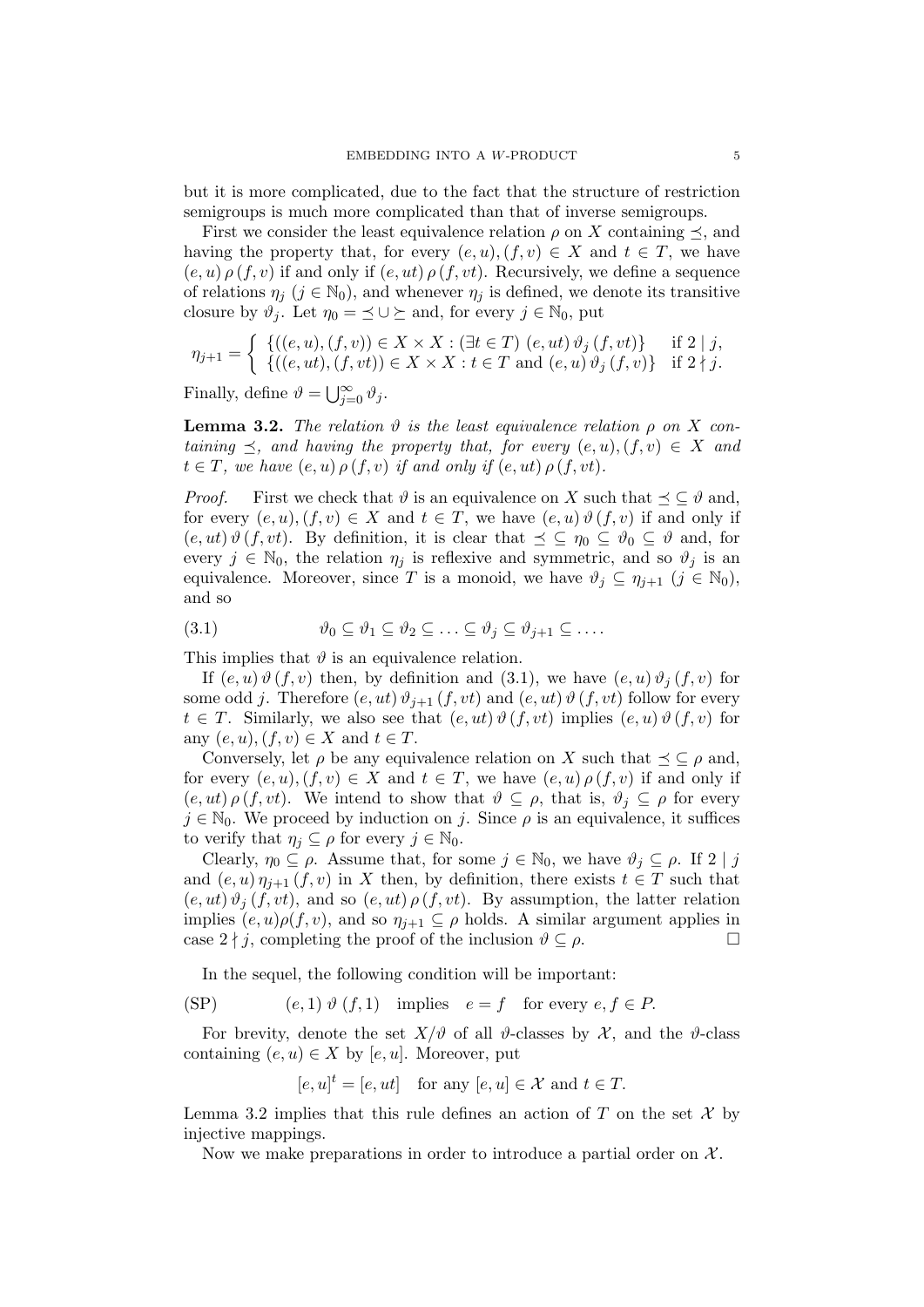### 6 MÁRIA B. SZENDREI

**Lemma 3.3.** (1) If  $(e, u) \preceq (f, v)$  in X and  $e' \preceq e$  in P then there exists  $f' \leq f$  in P such that  $(e', u) \preceq (f', v)$ .

- (2) If  $(e, u) \preceq (f, v)$  in X and  $f' \leq f$  in P then there exists  $e' \leq e$  in F such that  $(e', u) \preceq (f', v)$ .
- (3) For every  $j \in \mathbb{N}_0$ , if  $(e, u) \vartheta_j(f, v)$  in X and  $e' \le e$  in P then there exists  $f' \leq f$  in P such that  $(e', u) \vartheta_j(f', v)$ .
- (4) If  $(e, u) \vartheta(f, v)$  in X and  $e' \leq e$  in P then there exists  $f' \leq f$  in F such that  $(e', u) \vartheta(f', v)$ .

*Proof.* Let  $(e, u) \preceq (f, v)$  in X. Then, by definition, there exists  $a \in S$ such that  $a^+ = e$ ,  $u = a\sigma \cdot v$  and  $a^* = f$ .

(1) Let  $e' \in P$  with  $e' \leq e$ , and define  $b = e'a$ . Then we easily see that  $b^{+} = (e'a)^{+} = (e'a^{+})^{+} = e'e = e', b\sigma \cdot v = (e'a)\sigma \cdot v = a\sigma \cdot v = u$  and  $b^* = (e'a)^* \le a^* = f$ . Putting  $f' = b^*$ , we obtain that  $(e', u) \preceq (f', v)$ .

(2) If  $f' \in P$  with  $f' \leq f$  then, considering  $b = af'$ , a similar argument applies.

(3) We proceed by induction on j. Let  $(e, u) \vartheta_0(f, v)$  in X. Then there exists a sequence  $(e_i, u_i)$   $(i = 0, 1, \ldots, 2n)$  of elements in X such that

$$
(e, u) = (e_0, u_0) \succeq (e_1, u_1) \preceq (e_2, u_2) \succeq \ldots \preceq (e_{2n}, u_{2n}) = (f, v).
$$

If  $e' \in P$  with  $e' \le e$  then put  $e'_0 = e'$ , and by applying (1) and (2), we obtain  $e'_1, e'_2, \ldots, e'_{2n} \in P$  with  $e'_i \leq e_i$   $(i = 1, 2, \ldots, 2n)$  such that

$$
(e', u) = (e'_0, u_0) \succeq (e'_1, u_1) \preceq (e'_2, u_2) \succeq \ldots \preceq (e'_{2n}, u_{2n}).
$$

Thus, choosing  $f'$  to be  $e'_{2n}$ , we see that  $f' \le e_{2n} = f$  and  $(e', u) \vartheta_0(f', v)$ .

Now suppose that  $j \in \mathbb{N}_0$  such that, for every  $(e, u), (f, v) \in X$ , if  $(e, u) \vartheta_j(f, v)$  and  $e' \leq e$  in P then there exists  $f' \leq f$  in P such that  $(e', u) \partial_j (f', v)$ . Furthermore, let  $(e, u), (f, v) \in X$  with  $(e, u) \partial_{j+1} (f, v)$  and let  $e' \in P$  with  $e' \leq e$ . If 2 | j then the latter relation means that there exist elements  $(e_i, u_i) \in X$  and  $t_i \in T$   $(i = 0, 1, \ldots, n)$  such that  $(e, u) = (e_0, u_0)$ ,  $(f, v) = (e_n, u_n)$ , and

$$
(e_i, u_i t_i) \vartheta_j (e_{i+1}, u_{i+1} t_i)
$$
 for  $i = 0, 1, 2, ..., n - 1$ .

Let  $e' \in P$  with  $e' \leq e$ . Then, by the induction hypothesis, there exist  $e'_0, e'_1, e'_2, \ldots, e'_n \in P$  with  $e'_i \le e_i$   $(i = 0, 1, \ldots, n)$  such that  $e'_0 = e'$  and

$$
(e'_i, u_i t_i) \vartheta_j (e'_{i+1}, u_{i+1} t_i)
$$
 for  $i = 0, 1, 2, ..., n-1$ .

Therefore  $f' = e'_n$  has the properties that  $f' \le e_n = f$  and  $(e', u) \vartheta_{j+1}(f', v)$ . If  $2 \nmid j$  then the argument is similar.

(4) By the definition of  $\vartheta$ , the statement immediately follows from (3).

 $\Box$ 

Let us define a relation  $\leq$  on the set X by the following rule: for every  $[e, u], [f, v] \in \mathcal{X}$ , let

 $[e, u] \leqslant [f, v]$  if there exists  $f' \in P$  such that  $f' \leq f$  and  $[e, u] = [f', v]$ . Lemma 3.3(4) ensures that the relation  $\leq$  is well defined.

**Lemma 3.4.** If condition (SP) is satisfied by S then the relation  $\leq$  is a partial order on  $\mathcal{X}$ .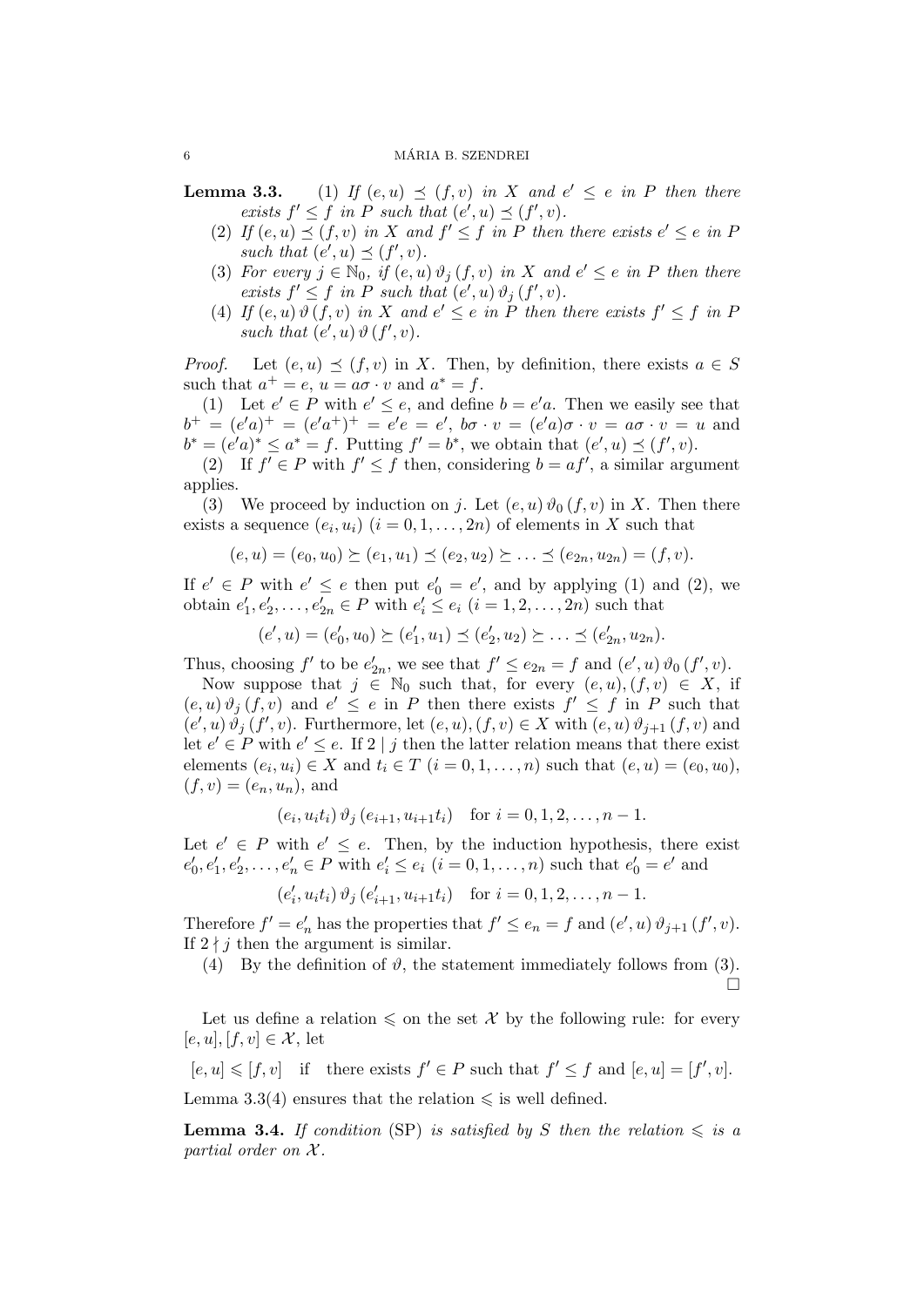*Proof.* Reflexivity of  $\leq$  is obvious by definition. To prove transitivity, let  $[e, u] \leqslant [f, v]$  and  $[f, v] \leqslant [g, w]$ . Then there exist  $f' \leq f$  and  $g' \leq g$  in P such that  $[e, u] = [f', v]$  and  $[f, v] = [g', w]$ . By Lemma 3.3(4), there exists  $g'' \leq g'$  in P such that  $[f', v] = [g'', w]$ , and so  $g'' \leq g$  and  $[e, u] = [g'', w]$ . This shows that  $[e, u] \leqslant [q, w]$ .

To check antisymmetry, assume that  $[e, u] \leqslant [f, v]$  and  $[f, v] \leqslant [e, u]$ . By an argument similar to that in the previous paragraph, we can see that there exist  $f', e', e'' \in P$  such that  $f' \leq f, e'' \leq e' \leq e$  and  $[e, u] = [f', v]$ ,  $[f, v] = [e', u], [f', v] = [e'', u].$  Thus  $[e, u] = [e'', u]$  is implied, and so  $(e, 1)$   $\vartheta$   $(e'', 1)$  follows by Lemma 3.2. Hence we obtain  $e = e''$  by (SP). Thus  $e = e'$  also holds, and we see that  $[f, v] = [e', u] = [e, u]$ .

From now on, we suppose that S has property (SP).

Next we verify that the action of T on  $\mathcal X$  is compatible with the partial order  $\leq$  in a strict sense. In particular, it turns out that T acts on the partially ordered set  $\mathcal{X} = (\mathcal{X}; \leq)$  by injective order preserving mappings.

**Lemma 3.5.** For any  $[e, u], [f, v] \in \mathcal{X}$  and  $t \in T$ , we have  $[e, u]^t \leq [f, v]^t$  if and only if  $[e, u] \leqslant [f, v]$ . Consequently, if  $[e, u]$ ,  $[f, v] \in \mathcal{X}$  and  $t \in T$  then  $[e, u]^t = [f, v]^t$  implies  $[e, u] = [f, v].$ 

*Proof.* If  $[e, u] \leq [f, v]$  in X then there exists  $f' \leq f$  in P such that  $(e, u) \vartheta(f', v)$ , and so  $(e, u) \vartheta_j(f', v)$  for some  $j \in \mathbb{N}_0$ . The definition of the  $\vartheta_j$ 's and inclusions (3.1) imply  $(e, ut) \vartheta_{j'}(f', vt)$  for  $j' = j + 1$  or  $j' = j + 2$ whence we obtain that  $(e, ut) \vartheta(f', vt)$ , and so  $[e, ut] \leq [f, vt]$ . This shows that if  $[e, u] \leqslant [f, v]$  then  $[e, u]^t \leqslant [f, v]^t$  follows for every  $t \in T$ . The reverse implication is proved in a similar fashion. Due to the antisymmetry of  $\leqslant$ , the second statement is clear by the first one.  $\Box$ 

By means of  $\mathcal{X}$ , now we consider a semilattice  $\mathcal{Y}$  acted upon by T so that a W-pair be obtained.

Let  $\mathcal Y$  be the semilattice of order ideals of the partially ordered set  $\mathcal X$  with respect to ∩, the usual intersection of subsets. In particular,  $\langle x | = \{z \in \mathcal{X} :$  $z \leqslant x$ , the principal order ideal generated by x, belongs to Y for every  $x \in \mathcal{X}$ . If  $x = [e, u]$  then, instead of  $\langle [e, u] \rangle$ , we simply write  $\langle e, u \rangle$ . For any  $I \in \mathcal{Y}$  and  $t \in T$ , define

(3.2) 
$$
I^t = \{x^t : x \in I\}.
$$

We present several properties of these subsets.

**Lemma 3.6.** If  $x \in \mathcal{X}$ ,  $I, J \in \mathcal{Y}$  and  $t \in T$  then

- (1)  $\langle x|^{t} = \langle x^{t} |,$
- (2)  $I^t \in \mathcal{Y}$ ,
- (3)  $I^t \subseteq J^t$  if and only if  $I \subseteq J$ , and consequently,  $I^t = J^t$  implies  $I = J$ ,
- (4)  $(I \cap J)^t = I^t \cap J^t$ ,
- (5)  $J \subseteq I^t$  implies the existence of  $K \in \mathcal{Y}$  with  $J = K^t$ .

*Proof.* (1) By Lemma 3.5, if  $y \leq x$  in X then  $y^t \leq x^t$ , implying that  $\langle x^{\dagger} \subseteq \langle x^t \rangle$ . To prove the reverse inclusion, assume that  $y \in \mathcal{X}$  such that  $y \leq x^t$ . Put  $x = [e, u]$  and  $y = [f, v]$ . Then  $[f, v] \leq [e, ut]$ , that is, by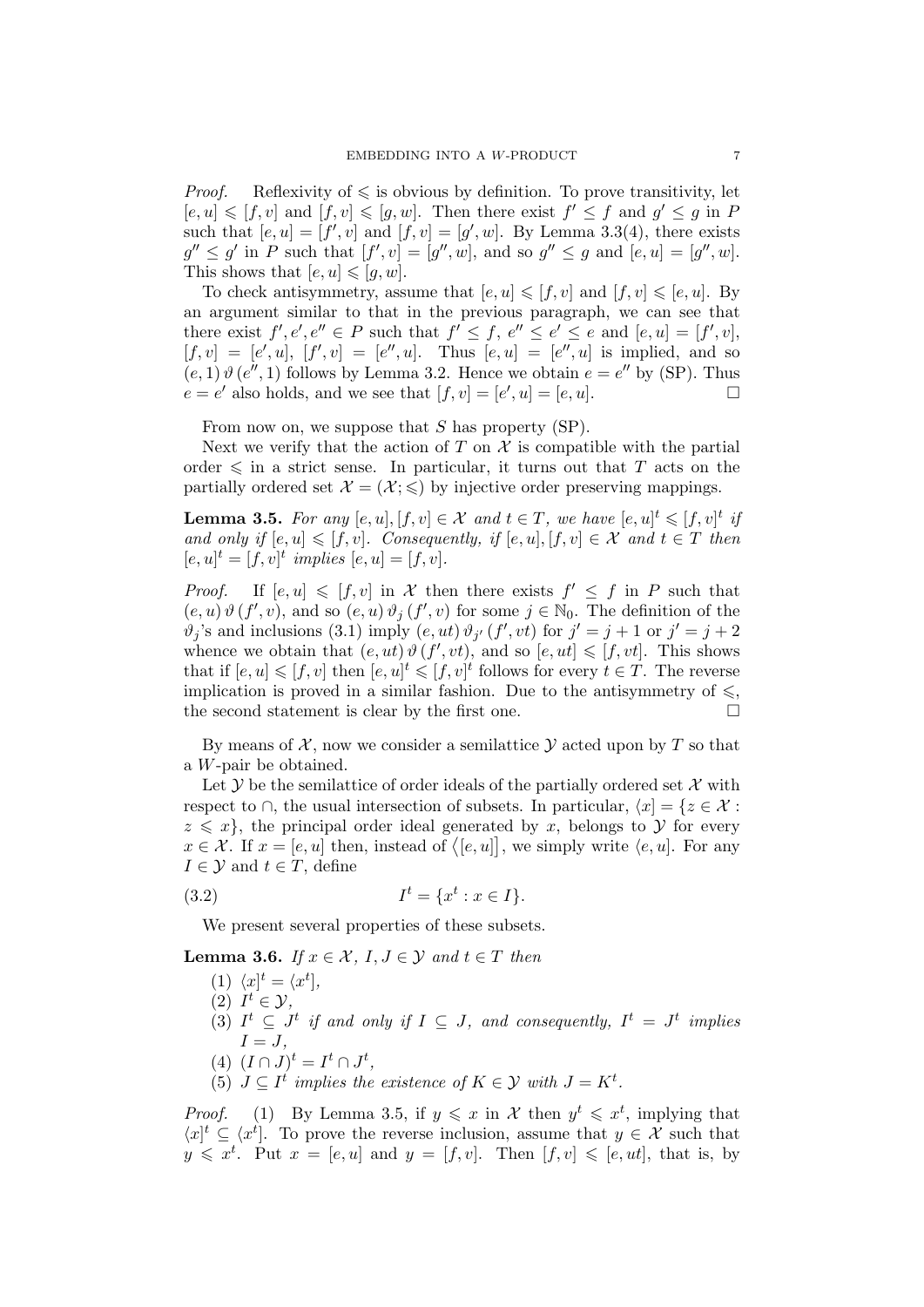definition, there exists  $e' \leq e$  in P such that  $[f, v] = [e', ut] = [e', u]$ <sup>t</sup>. Since  $[e', u] \leqslant [e, u] = x$ , we see that  $[e', u] \in \langle x]$ , and so  $y \in \langle x]$ <sup>t</sup>.

(2) Straightforward by (1).

(3) It suffices to verify the first statement since it clearly implies the second one. It is clear by definition that if  $I \subseteq J$  then  $I^t \subseteq J^t$ . Now suppose that  $I^t \subseteq J^t$ , and let  $x \in I$ . Since  $x^t \in J^t$ , we have  $y \in J$  with  $x^t = y^t$ . Hence  $x = y \in J$  follows by Lemma 3.5 which verifies the reverse implication.

(4) The inclusion  $(I \cap J)^t \subseteq I^t \cap J^t$  is obvious. To show the reverse inclusion, let  $z \in I^t \cap J^t$ . Then  $z = x^t = y^t$  for some  $x \in I$  and  $y \in J$ , and so Lemma 3.5 implies that  $x = y \in I \cap J$ . Thus the inclusion  $(I \cap J)^t \supseteq I^t \cap J^t$ also holds.

(5) If  $J \subseteq I^t$  then put  $K = \{z \in \mathcal{X} : z^t \in J\}$ . By (1), we have  $z^t \in J$  if and only if  $\langle z |^{t} \subseteq J$ , therefore  $K \in \mathcal{Y}$ . Furthermore, we clearly have  $K^{t} \subseteq J$ . Conversely, if  $y \in J$  then  $y \in I^t$  which implies that  $y = x^t$  for some  $x \in I$ , and so we obtain that  $x \in K$  and  $y = x^t \in K^t$ . Thus  $J = K^t$ .

Statements (2) and (4) of this lemma say that rule (3.2) defines an action of T on the semilattice  $\mathcal Y$ , and statements (3) and (5) imply that conditions (2.3) and (2.4) are fulfilled by this action. This proves the following lemma.

**Lemma 3.7.** The pair  $(T, Y)$  is a W-pair.

This allows us to define the W-product  $W(T, Y)$  and the mapping

 $\kappa: S \to W(T, \mathcal{Y}), \quad a \mapsto (a\sigma, \langle a^+, 1]^{a\sigma}).$ 

Note that, by definition, we have  $(a^+, a\sigma) \preceq (a^*, 1)$ , and so

(3.3) 
$$
[a^+, a\sigma] = [a^*, 1] \text{ for every } a \in S.
$$

**Lemma 3.8.** If S is proper then the mapping  $\kappa$  is an injective  $(2,1,1)$ morphism.

*Proof.* Let  $a, b \in S$ . To show that  $\kappa$  is injective, assume that  $a\kappa = b\kappa$ . that is,  $a\sigma = b\sigma$  and  $\langle a^+, 1]^{a\sigma} = \langle b^+, 1]^{b\sigma}$ . By Lemma 3.7, these equalities imply  $\langle a^+, 1] = \langle b^+, 1]$ , and so  $[a^+, 1] = [b^+, 1]$ . By (SP), we deduce that  $a^+ = b^+$  and, since S is proper, this equality and  $a\sigma = b\sigma$  imply  $a = b$ . Applying Lemma  $3.6(1)$  and  $(3.3)$ , we see that

$$
(a\kappa)^+ = (a\sigma, \langle a^+, 1 \rangle^{a\sigma})^+ = (1, \langle a^+, 1 \rangle) = a^+\kappa,
$$
  

$$
(a\kappa)^* = (a\sigma, \langle a^+, 1 \rangle^{a\sigma})^* = (1, \langle a^+, 1 \rangle^{a\sigma}) = (1, \langle a^*, 1 \rangle) = a^+\kappa.
$$

Therefore  $\kappa$  respects both unary operation. Furthermore, we have

$$
a\kappa \cdot b\kappa = (a\sigma, \langle a^+, 1]^{a\sigma} (b\sigma, \langle b^+, 1]^{b\sigma})
$$
  
\n
$$
= ((ab)\sigma, \langle a^+, 1]^{a\sigma \cdot b\sigma} \cap \langle b^+, 1]^{b\sigma}),
$$
  
\n
$$
= ((ab)\sigma, (\langle a^+, 1]^{a\sigma} \cap \langle b^+, 1]^{b\sigma}),
$$
  
\n
$$
(ab)\kappa = ((ab)\sigma, (\langle ab)^+, 1]^{(ab)\sigma})
$$
  
\n
$$
= ((ab)\sigma, (\langle (ab)^+, 1]^{a\sigma})^{b\sigma}).
$$

By Lemma 3.6(1), in order to prove that  $a\kappa \cdot b\kappa = (ab)\kappa$ , it suffices to show that  $\langle a^+, a\sigma \rangle \cap \langle b^+, 1] = \langle (ab)^+, a\sigma \rangle$ . Since  $(ab)^+ \leq a^+$ , we see that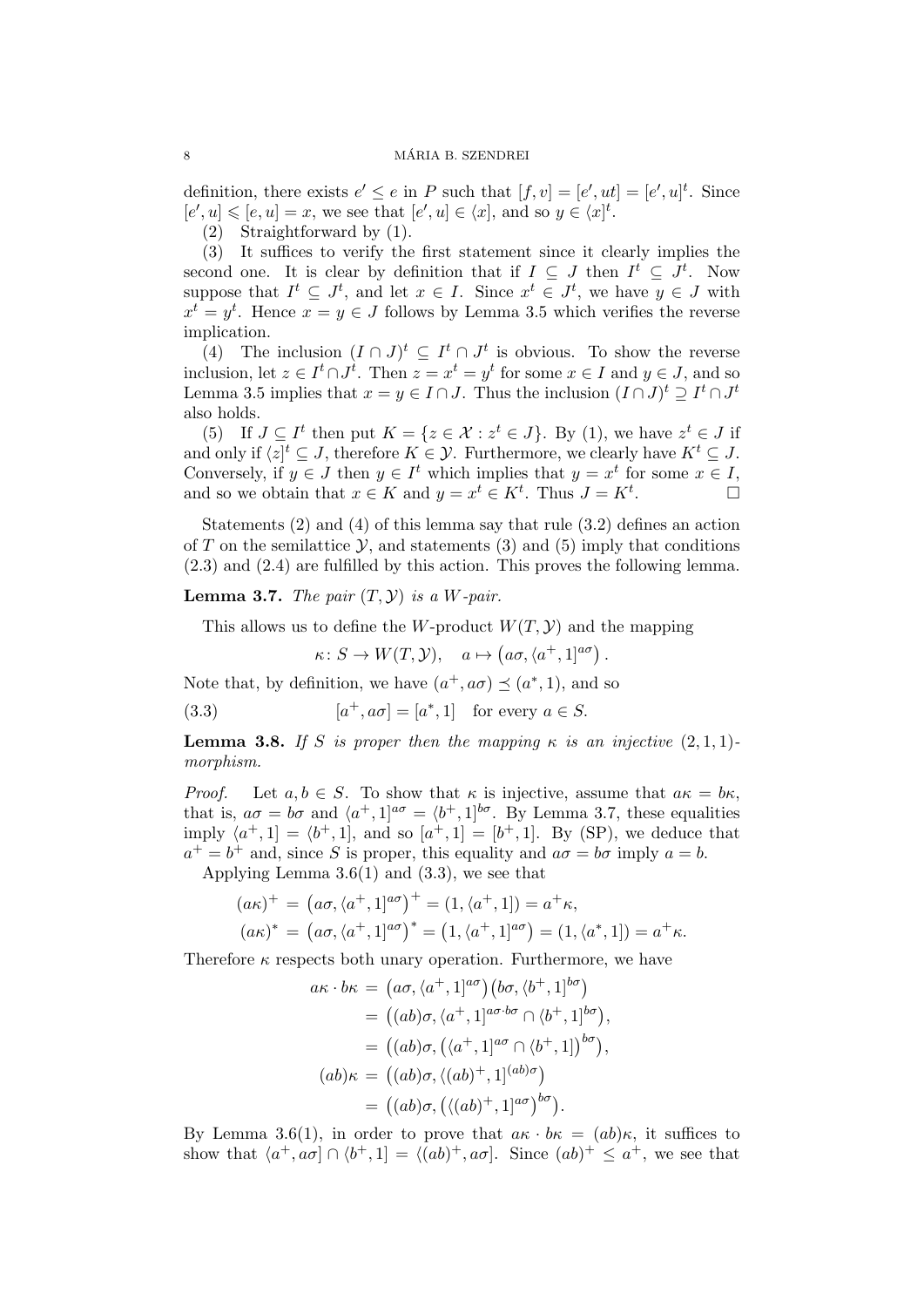$[(ab)^+, a\sigma] \leq a^+, a\sigma]$ . Furthermore, since  $(ab)^* \leq b^*$ , we obtain by (3.3) that  $[(ab)^+, a\sigma]^{b\sigma} = [(ab)^+, (ab)\sigma] = [(ab)^*, 1)] \leqslant [b^*, 1] = [b^+, b\sigma] = [b^+, 1]^{b\sigma}.$ Hence it follows by Lemma 3.5 that  $[(ab)^+, a\sigma] \leqslant [b^+, 1]$ . This implies the inclusion  $\langle a^+, a\sigma \rangle \cap \langle b^+, 1 \rangle \supseteq \langle (ab)^+, a\sigma \rangle$ .

To verify the reverse inclusion, let  $[e, u] \in \langle a^+, a\sigma] \cap \langle b^+, 1]$ . Then  $[e, u] \leq$  $[a^+, a\sigma] = [a^*, 1]$  and  $[e, u] \leq [b^+, 1]$ , so that there exist  $i, j \in P$  such that  $i \leq a^*, j \leq b^+$  and  $[e, u] = [i, 1] = [j, 1]$ . By condition (SP), we obtain that  $i = j$ , and so  $i \le a^*b^+$ . Hence  $[e, u] \leq a^*b^+$ , 1. Since  $(ab)^+ = (ab^+)^+$ ,  $(ab^{+})\sigma = a\sigma$  and  $(ab^{+})^* = a^*b^+$ , the relation  $((ab)^+, a\sigma) \preceq (a^*b^+, 1)$  follows. Therefore  $[e, u] \leq a^*b^+, 1] = [(ab)^+, a\sigma]$ , and so  $[e, u] \in \langle (ab)^+, a\sigma]$ . This shows the reverse inclusion, and so  $\kappa$  respects also the multiplication.  $\Box$ 

So far, we have established the 'if' part of our main result:

**Theorem 3.9.** A restriction semigroup S is  $(2,1,1)$ -embeddable into a Wproduct of a semilattice by a monoid if and only if S is proper and satisfies condition (SP).

*Proof.* To verify the 'only if' part, assume that  $(R, Y)$  is a W-pair and  $\phi: S \to W(R, Y)$  is an injective  $(2, 1, 1)$ -morphism. Result 2.1(3) immediately implies that S is proper.

Denote by  $\pi$  the first projection  $W(R, Y) \to R$ ,  $(r, i^r) \mapsto r$ . By Result 2.1(2),  $\phi \pi : S \to R$  is a (2, 1, 1)-morphism into the monoid R, and so  $\sigma$ is contained in the  $(2, 1, 1)$ -congruence of S induced by  $\phi \pi$ . This implies that there exists a unique monoid homomorphism  $\zeta: T \to R$  such that  $a\phi\pi = (a\sigma)\zeta$  for any  $a \in S$ .

Moreover, consider the restriction  $\phi|_P: P \to P(W(R, Y))$  of  $\phi$  to the semilattices of projections. It is clearly an injective homomorphism and, by Result 2.1(1), the second projection  $\pi' : P(W(R, Y)) \to Y$  is an isomorphism. Hence  $\phi|_{P}\pi' : P \to Y$  is an injective homomorphism.

Notice that, for every  $a \in S$ , we have

(3.4) 
$$
a\phi = \left(a\phi\pi, \left(a^+\phi\middle|_{P}\pi'\right)^{a\phi\pi}\right) = \left(a\phi\pi, a^*\phi\middle|_{P}\pi'\right).
$$

We extend  $\phi|_P \pi'$  to X as follows: define

$$
\xi \colon X \to Y, \quad (e, u)\xi = (e\phi|_p \pi')^{u\xi}.
$$

We show that, for every  $(e, u), (f, v) \in X$ , if  $(e, u) \vartheta(f, v)$  then  $(e, u)\xi =$  $(f, v)\xi$ . Denote by  $\rho$  the equivalence relation induced by  $\xi$  on X. First assume that  $(e, u) \preceq (f, v)$ . Then we have  $a \in S$  with  $a^+ = e$ ,  $u = a\sigma \cdot v$  and  $a^* = f$ . By (3.4), we see that  $(e\phi|_{P}\pi')^{(a\sigma)\zeta} = (a^+\phi|_{P}\pi')^{(a\sigma)\zeta} = a^*\phi|_{P}\pi' =$  $f\phi|_{P}\pi'$ , whence  $(e, u)\xi = (e\phi|_{P}\pi')^{u\xi} = (e\phi|_{P}\pi')^{(a\sigma)\zeta \cdot v\zeta} = (f\phi|_{P}\pi')^{v\zeta} =$  $(f, v)\xi$ . This shows that  $\leq \subseteq \rho$ , and since  $\rho$  is an equivalence, we obtain that  $\eta_0 \subseteq \vartheta_0 \subseteq \rho$ . Moreover, since  $(R, Y)$  is a W-pair, it is easy to see from the definition of  $\xi$  that, for any  $(e, u), (f, v) \in X$  and  $t \in T$ , we have  $(e, u) \rho(f, v)$  if and only if  $(e, ut) \rho(f, vt)$ . Thus Lemma 3.2 implies that  $\vartheta \subseteq \rho$ , whence we see that if  $(e, u) \vartheta(f, v)$  then  $(e, u)\xi = (f, v)\xi$ .

Finally, notice that property (SP) is a direct consequence of this statement since  $\phi_P \pi'$  is injective. This completes the proof of our theorem.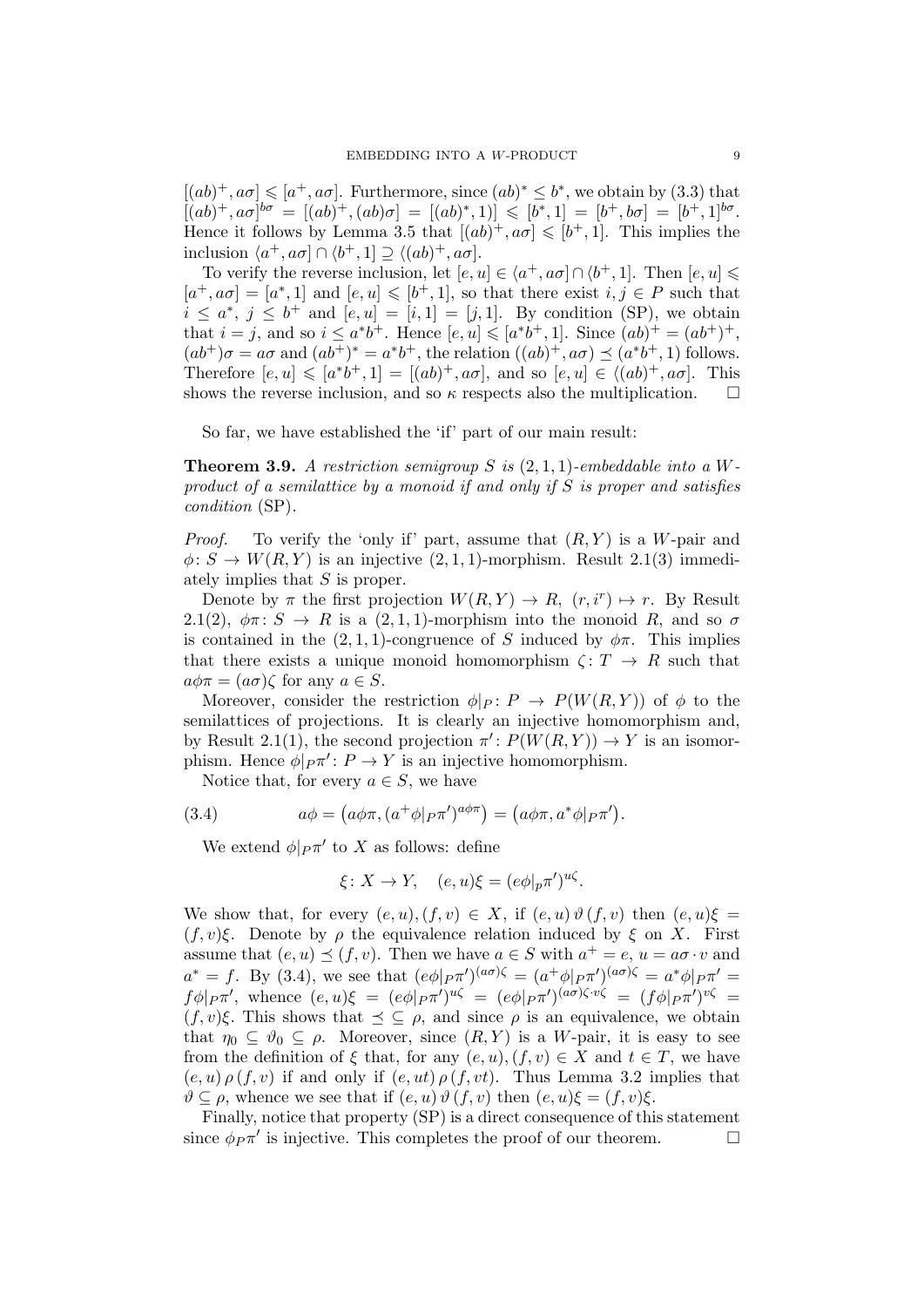### 10 MÁRIA B. SZENDREI

### 4. Miscellaneous remarks

In this section we make several remarks on the W-product introduced in the previous section. We simplify the construction, and relate it to constructions introduced in [6] and [12].

First we notice that, instead of the semilattice  $\mathcal Y$  defined in Section 3. it suffices to consider a subsemilattice of  $\mathcal Y$ . For, by Lemma 3.6(1), the injective  $(2, 1, 1)$ -morphism  $\kappa$  assigns, to any element of S, an element of  $W(T, Y)$  whose second component is a principal order ideal of X, and the set of all principal order ideals is closed under the action of  $T$ . Therefore  $\mathcal{Y}_0$  consisting of all finitely generated order ideals of  $\mathcal X$  (i.e. of those being intersections of finitely many principal order ideals) forms a subsemilattice in Y which is closed under the action of T, and  $S_{\kappa} \subseteq W(T, Y_0)$ . So the definition of  $\kappa$  can be modified by replacing  $\mathcal Y$  with  $\mathcal Y_0$ .

**Proposition 4.1.** If S is a proper restriction semigroup satisfying condition (SP) then  $(T, \mathcal{Y}_0)$  is a W-pair, and the mapping

$$
\kappa_0 \colon S \to W(T, \mathcal{Y}_0), \quad a \mapsto \left(a\sigma, \langle a^+, 1 \right]^{a\sigma}\right)
$$

is an injective (2, 1, 1)-morphism.

As an example, let us consider the free restriction semigroup  $FRS(Z)$  on Z as S, and find  $\kappa_0$  for it. According to [2], one can obtain a model for  $FRS(Z)$  as a  $(2,1,1)$ -subsemigroup of the free inverse semigroup  $FZ(Z)$  on Z:

$$
FRS(Z) = \{(A, u) \in \mathcal{E} \times F\mathcal{G}(Z) : u \in Z^* \cap A\} \leq F\mathcal{I}(Z)
$$

with  $FZ(Z)$  being the usual model for the free inverse semigroup on Z where  $FG(Z)$  is the free group on Z,  $Z^*$  is the free monoid on Z considered as a submonoid in  $FG(Z)$ , and  $\mathcal E$  is the semilattice (with respect to ∪) of all finite connected subgraphs of the Cayley graph of  $FG(Z)$  contaning vertex 1. Note that  $FG(Z)$  acts on the set C of all finite connected subgraphs of the Cayley graph of  $FG(Z)$  by left multiplication. This action plays crucial role in this construction, and  $\mathcal{C} = F\mathcal{G}(Z)\mathcal{E}$ .

The elements of  $P$  can obviously be identified with those of  $\mathcal E$ . It is easy to see that if  $(A, u) \preceq (B, v)$  in  $X = \mathcal{E} \times Z^*$  then  $u^{-1}A = v^{-1}B$ . Based on the fact that each element of  $F{\cal G}(Z)$  is of the form  $w_1w_2^{-1}\cdots w_{2k-1}w_{2k}^{-1}$  $\frac{-1}{2k}$  for some  $k \in \mathbb{N}_0$  and  $w_1, w_2, \ldots, w_{2k-1}, w_{2k} \in Z^*$ , an inductive argument can be applied to show that  $(A, u) \vartheta_0 (B, v)$  if and only if  $u^{-1}A = v^{-1}B$ . Hence it follows immediately that  $\vartheta_0 = \vartheta$ , and so X can be identified with the partially ordered set  $(Q; \supseteq)$  where

$$
\mathcal{Q} = \{^{u^{-1}}A \in \mathcal{C} : u \in Z^*, \ A \in \mathcal{E}\}.
$$

Since the Cayley graph of  $FG(Z)$  is a tree, this is, actually, a semilattice with respect to the operation ∨ of forming the least connected subgraph containing given finite connected subgraphs. This implies that the semilattice  $(Q; V)$  is isomorphic to  $\mathcal{Y}_0$ .

However, this is just the semilattice introduced in [12] to define a Wproduct and give a model for  $FRS(Z)$  as a  $(2,1,1)$ -subsemigroup in this W-product. Hence we easily obtain the following.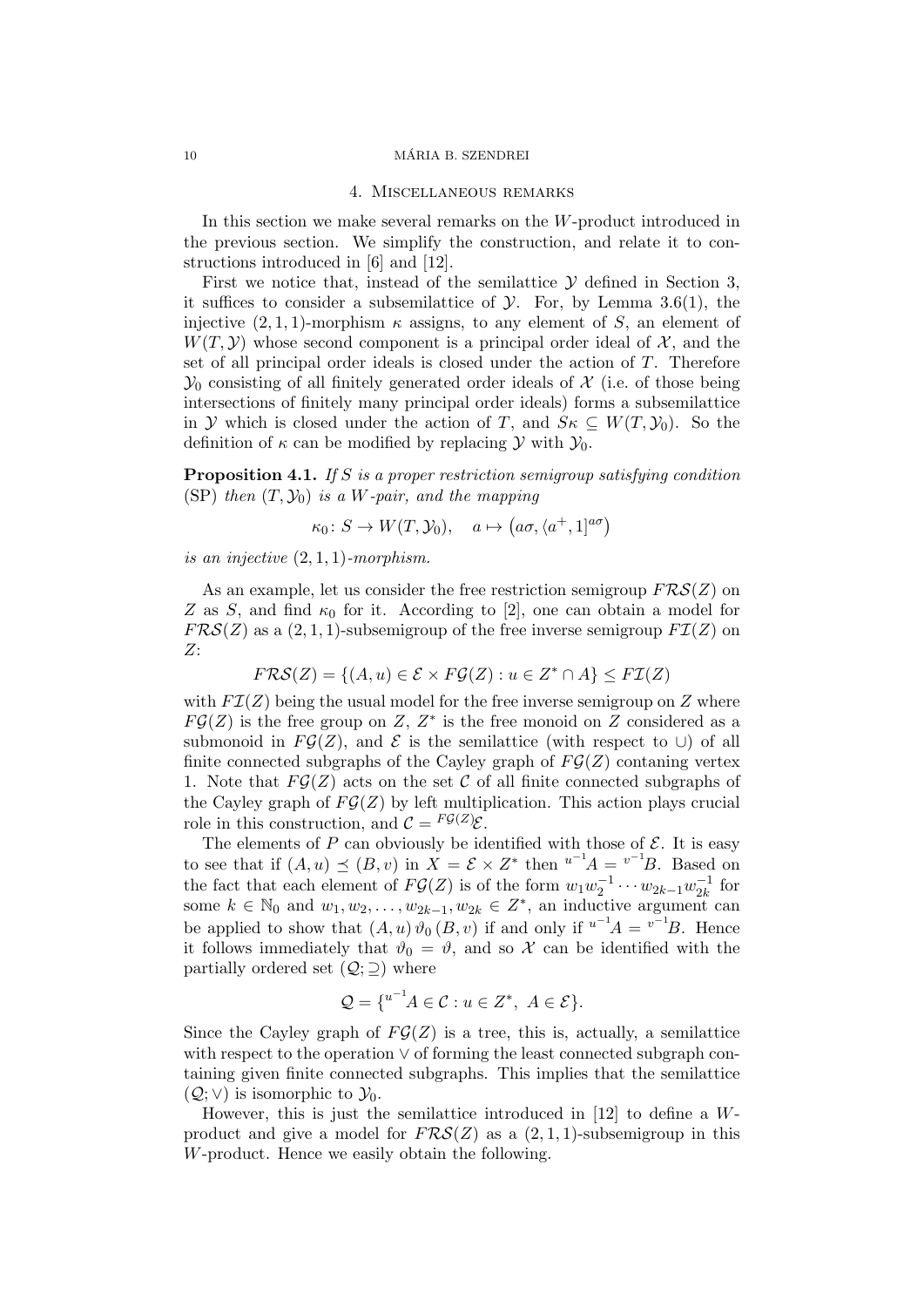**Example 4.2.** If  $S = FRS(Z)$ , the free restriction semigroup on Z, then  $W(T, Y_0)$  is isomorphic to the W-product  $W(Z^*, Q)$  introduced in [12], and so  $\kappa_0$  is, actually, the mapping

$$
\iota \colon F\mathcal{RS}(Z) \to W(Z^*, \mathcal{Q}), \ (A, t) \mapsto (t, A^t)
$$

considered in the proof of [12, Theorem 3.3].

Finally, let us compare the condition and construction obtained in Section 3 for restriction semigroups to those obtained in [6] for left restriction semigroups. First of all the necessary and sufficient conditions proved in [6, Theorem 3.3] for a left restriction semigroup to be  $(2, 1)$ -embeddable into a W-product seem to be much simpler to check, especially, if we disregard that the least right cancellative  $(2, 1)$ -congruence  $\omega$  might be difficult to determine. Similarly to the one-sided case, the least right cancellative  $(2, 1, 1)$ -congruence  $\omega$  exists also on any restriction semigroup S, and if S is  $(2, 1, 1)$ -embeddable into a W-product then

$$
\tau = \{(a, b) \in S \times S : a^+ = b^+ \text{ and } a \omega b\}
$$

is a projection separating  $(2, 1, 1)$ -congruence on S. However, the W-product constructed in the proof of [6, Theorem 3.3] to  $(2,1)$ -embed  $(S; \cdot, +)$  into it is far from respecting the operation <sup>∗</sup> in general.

To illustrate this more clearly, as it might be seen from the constructions applied in the one-sided and in the two-sided cases, we can modify our construction of X,  $\vartheta$ , X and Y in Section 3 by replacing  $\sigma$  with  $\omega$ . Then X becomes the same in the two constructions, but the complicated definition of  $\vartheta$  cannot be avoided.

## **REFERENCES**

- [1] Fountain, J. and Gomes, G. M. S., Proper left type-A monoids revisited, Glasgow Math. J. 35 (1993), 293–306.
- [2] Fountain, J., Gomes, G. M. S., and Gould, V., The free ample monoid, Internat. J. Algebra Comput. 19 (2009), 527–554.
- [3] Gomes, G. M. S. and Szendrei, M. B., Almost factorizable weakly ample semigroups, Comm. Algebra 35 (2007), 3503–3523.
- [4] Gould, V., Notes on restriction semigroups and related structures; formerly (Weakly) left E-ample semigroups,  $http://www-users.york.ac.uk/~varg1/gpubs.htm$
- [5] Gould, V., Restriction and Ehresmann semigroups, Advances in Algebraic Structures (Proceedings of the International Conference on Algebra 2010), World Scientific, 2012, 265–288.
- [6] Gould, V. and Szendrei, M. B., Proper restriction semigroups semidirect products and W-products, Acta Math. Hungar., to appear.
- [7] Hollings, C. D., From right PP monoids to restriction semigroups: a survey, European Journal of Pure and Applied Mathematics 2(1) (2009), 21–57.
- [8] Howie, J. M., Fundamentals of Semigroup Theory, Clarendon Press, 1995.
- [9] McAlister, D. B. , Groups, Semilattices and Inverse Semigroups, Trans. Amer. Math. Soc. **192** (1974), 227-244.
- [10] McAlister, D. B. , Groups, Semilattices and Inverse Semigroups, Trans. Amer. Math. Soc. **196** (1974), 351-370.
- [11] Munn, W. D., A note on E-unitary inverse semigroups, Bull. London Math. Soc. 8 (1976), 71–76.
- [12] Szendrei, M. B., Proper covers of restriction semigroups and W-products, Internat. J. Algebra Comput. 22 (2012), 1250024, 16 pages.